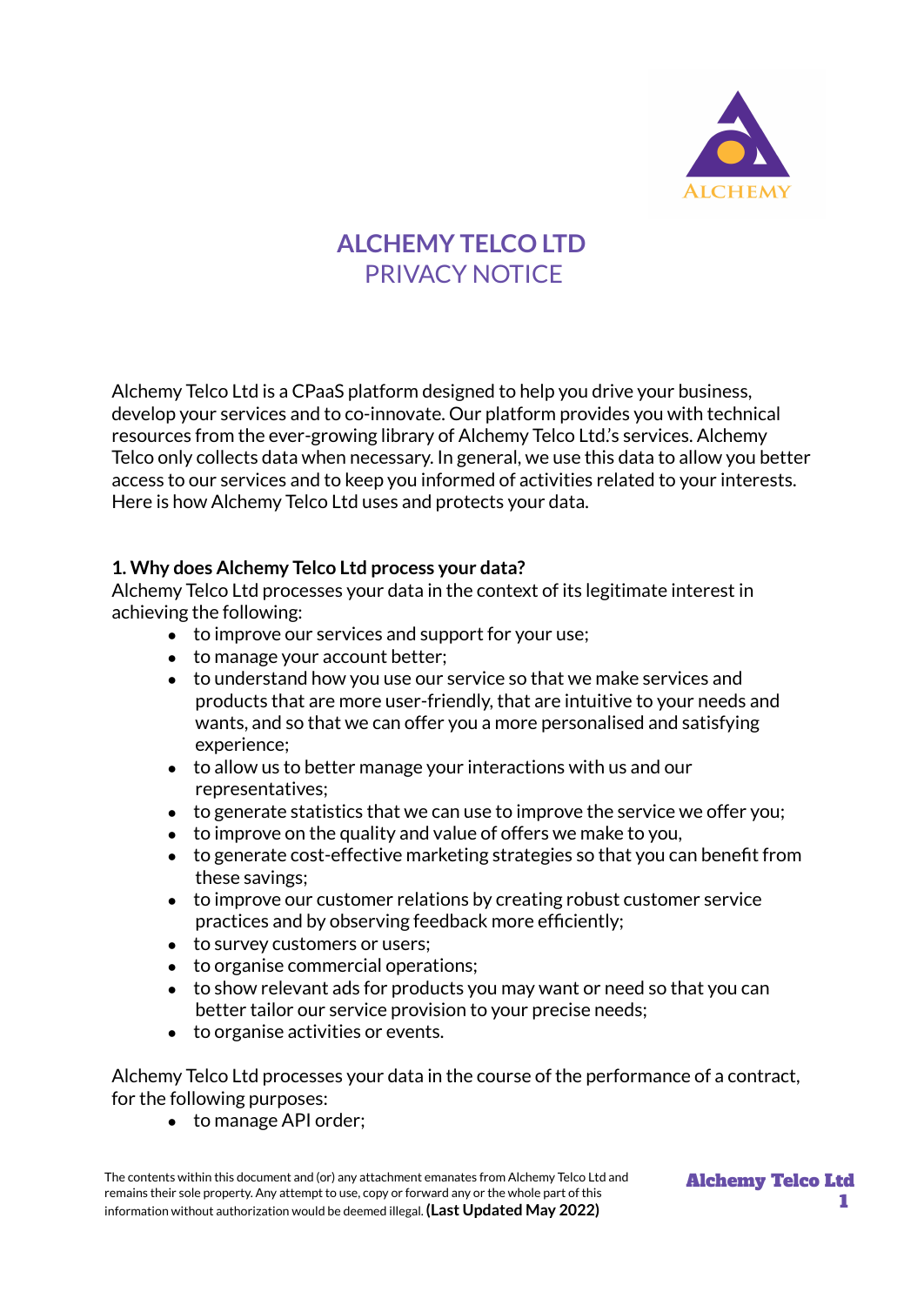

- $\bullet$  to provide better support;
- to understand your wishes and needs better so that we may fulfil them
- to operate our services.

## **2. What personal data do we process?**

The personal data that we collect in the context of the Alchemy Telco Ltd service are:

- identification: surname, first name, country of residence;
- contact data: e-mail address, telephone number, physical address;
- professional life: type of professional activity (independent or employee), company name, company's sector of activity, job function, place of work;
- connection, service usage and interaction data: IP address, application name, application description and call back URL;
- $\bullet$  location and activity this may include your location, usage logs and activity on Alchemy Apps;
- Social Media Networks and other third-party platforms;
- Installed packages this may include your installed packages information.

When you subscribe to an API with Alchemy Telco Ltd, we may also collect other personal data that will be mentioned in the specific terms of the service for that API.

## **3. How long do we keep your data?**

We keep your data for the time necessary to fulfil the aforementioned purposes. Regarding processing related to the performance of your contract with us, the data may be kept for a maximum of three (3) years from the first of these events:

- the deletion of your Alchemy account/ Subscription;
- your failure/ refusal to log into your Alchemy account for twenty-four (24) months or more; and
- $\bullet$  the absence of traffic on the APIs to which you have subscribed via Alchemy for a period exceeding twenty-four (24) months.

You will be notified using the email address registered in your Alchemy account before any deletion of your data takes place.

## **4. What are your rights and how do you exercise them?**

You have the right to access, rectify and delete data related to you. For any requests, simply contact us via email at; [info@alchemytelco.com](mailto:info@alchemytelco.com) heading the email "Data Request" and attach a clear image of your up-to-date ID (to prove who you are), in order to exercise your rights. If you would like to opt out of our SMS marketing messages please take the same action.

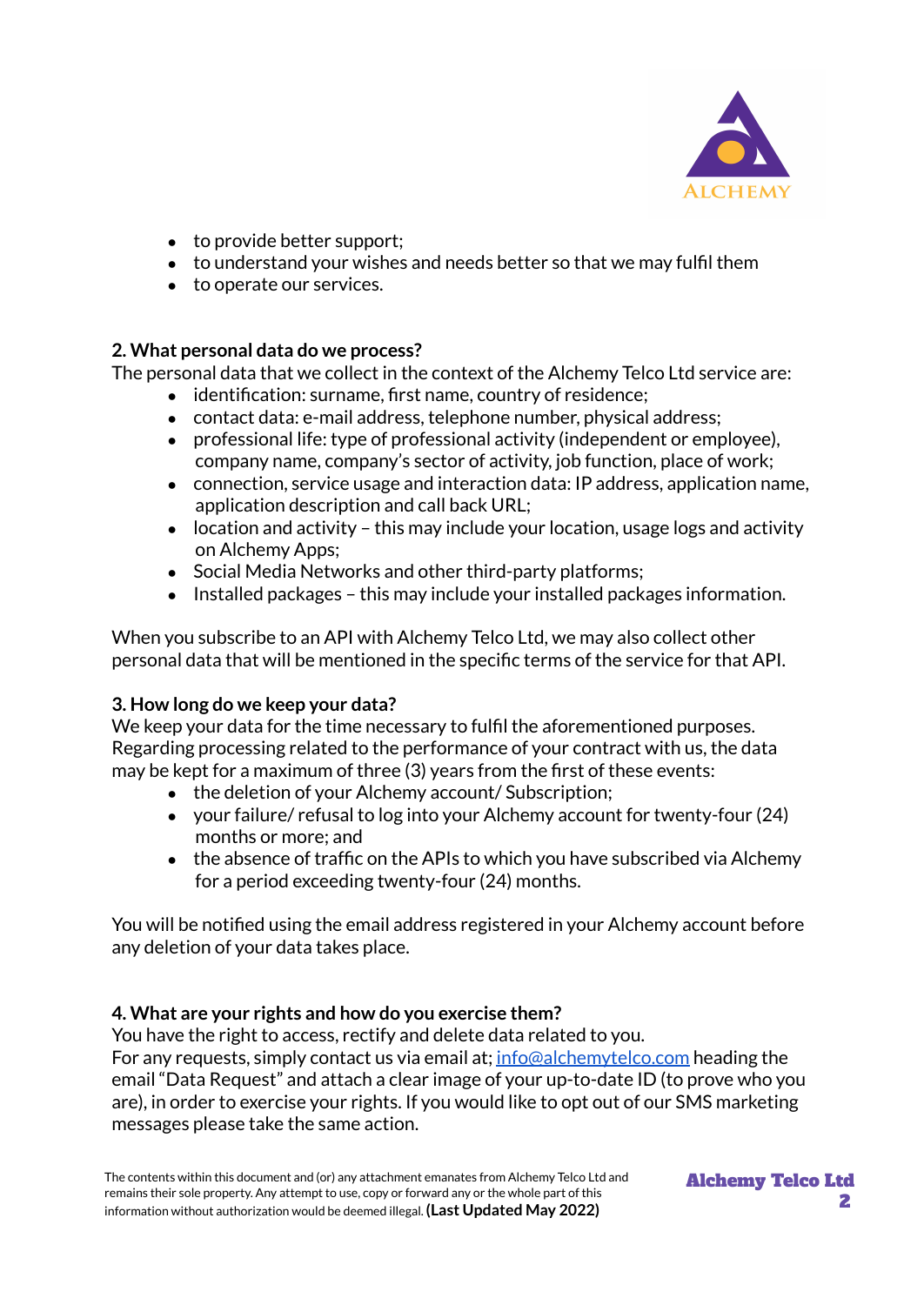

You also have the right to object to the processing carried out or to ask for its limitation.

You may give us directives on the storage, deletion, or communication of your data after your death.

To unsubscribe from our commercial communications, simply click on the unsubscribe link located at the bottom of each of our communications.

## **5. Who do we send your data to?**

The data collected are intended for the use of Alchemy Telco Ltd.'s authorised departments, and its authorised subcontractors. The data may also be processed by partners of Alchemy. Instances, where our partners would be permitted access to your data, would be only where these partners are involved in the provision of the services you may receive from us. Alternatively, it would occur where we have obtained prior consent from you.

Finally, the processed data may be passed on to competent authorities, with proper jurisdiction and with the means to securely handle and store your data. These instances would include cases where data has been handed over at the request of a competent authority, in the context of legal proceedings, judicial enquiries and as a result of requests for information from other relevant authorities, or so that we must comply with a legal, or moral obligation to do so.

## **6. Is your data processed outside of The Gambia?**

The data collected may be shared outside of the Republic of The Gambia, however sharing will, wherever possible, be limited to: our subcontractors, subsidiaries, and partners. In this case, Alchemy takes the necessary steps with these parties to ensure an adequate level of protection for your data in line with existing regulations and our own very onerous Privacy rules regulations.

## **7. How is your data secured?**

Alchemy Telco Ltd ensures that your data is processed securely and confidentially, including when certain operations are carried out by subcontractors. To this end, the appropriate technical and organisational measures to prevent the loss, misuse, alteration, and deletion of your data are put in place. These measures are adapted according to the level of sensitivity of the data processed and according to the level of risk presented by the processing or its implementation. Your data may also be used to:

• ensure comprehensive security across all Alchemy platforms and services;